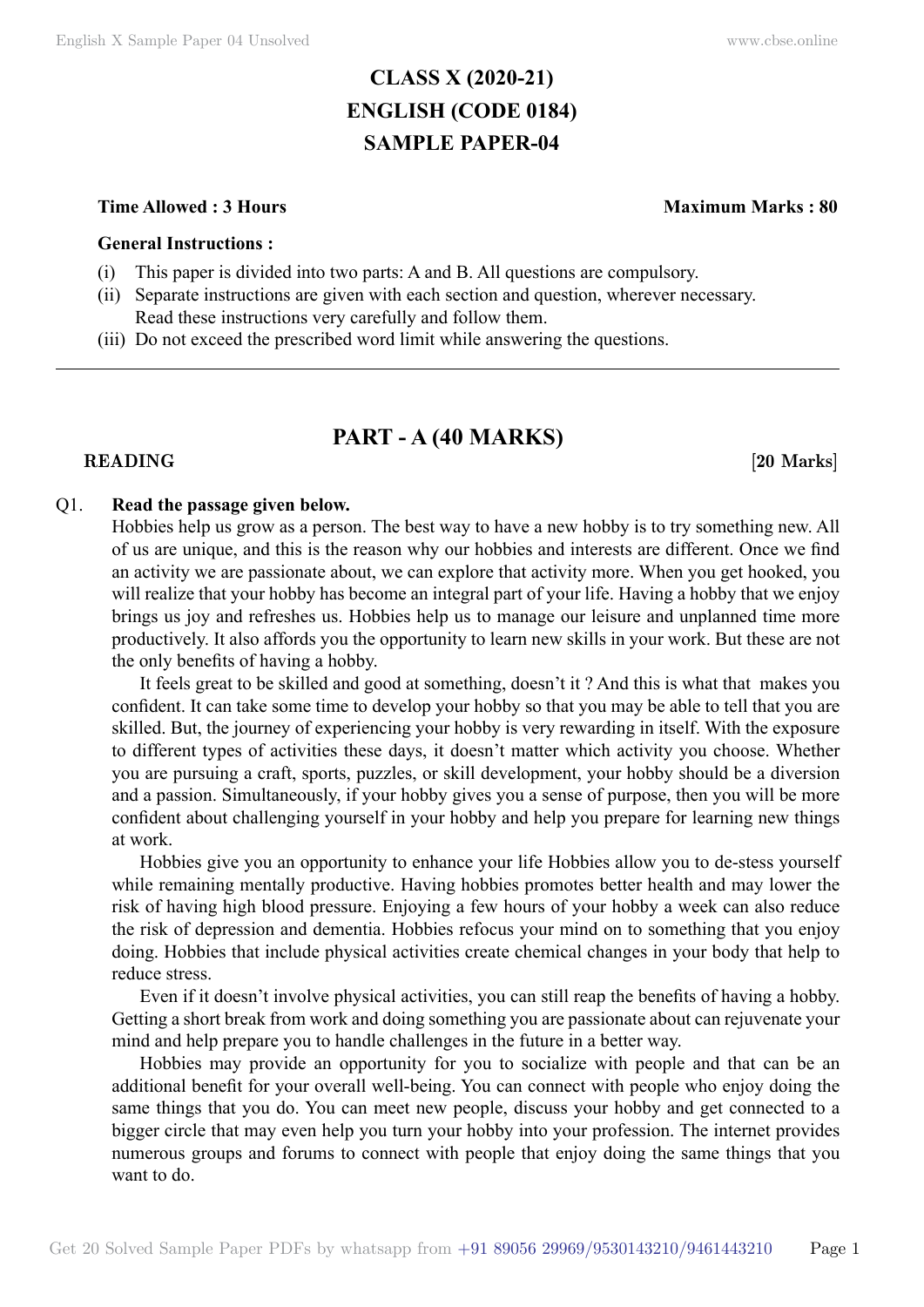Some hobbies require creativity and if you develop creativity through your hobby, it can be beneficial. Creativity can help you experience new things at school and work. The skill of being creative is essential in today's world.

# **On the basis of your understanding of the passage, answer ANY TEN questions from the twelve that follow.**  $1 \times 10 = 10$

- **(a)** When a person gets hooked on a hobby, he realises that :
	- (i) it has become an integral part of our life.
	- (ii) it has much more benefits than we realised.
	- (iii)it is much more enjoyable to have a hobby.
	- (iv)it is quite essential for us to learn some skills through our hobbies.
- **(b)** No matter which sort of hobby you are pursuing, be it a craft, sports, puzzles, or skill development, your hobby should be :
	- (i) useful for you in the long run.
	- (ii) a skill that improves your present circumstances.
	- (iii)a diversion and a passion.
	- (iv)followed through till the end.
- **(c)** The journey of experiencing a hobby is quite :
	- (i) challenging for a person. (ii) rewarding in itself.
	- (iii) demanding in itself. (iv) inspirational for a person.
- **(d)** Which of the following is NOT a way through which hobbies enhance your life ?
	- I. may lower the risk of having high blood pressure
	- II. reduce the risk of depression and dementia
	- III. distracts the mind from other useless problems
	- IV. promotes better health
	- V. reduces stress
	- VI. manages the regular balanced exercise
	- (i) I, II, II and IV (ii) I, III, IV and VI (iii) I, II, IV and V (iv) I, III, V and VI
- **(e)** Getting a hobby means having a short break from work and doing something you are passionate about which can :
	- (i) give you a peace of mind from all the other problems of daily hectic life and make you feel refreshed.
	- (ii) help you enhance and improve your skills and push you forward on your path to success.
	- (iii)make you enjoy and appreciate your life much more as you are happy pursuing what you love.
	- (iv)rejuvenate your mind and help prepare you to handle challenges in the future in a better way.
- **(f)** Choose an option that is NOT a benefit of having a hobby.
	- (i) Provides an opportunity for us to socialize with people.
	- (ii) Gives us an opportunity to enhance our life.
	- (iii)Help us to manage our planned time more beneficially.
	- (iv)Makes us more confident in ourselves.
- **(g)** The skill of being .......... is essential in today's world.
	- (i) confident (ii) creative
	- (iii)socialable (iv) opportunistic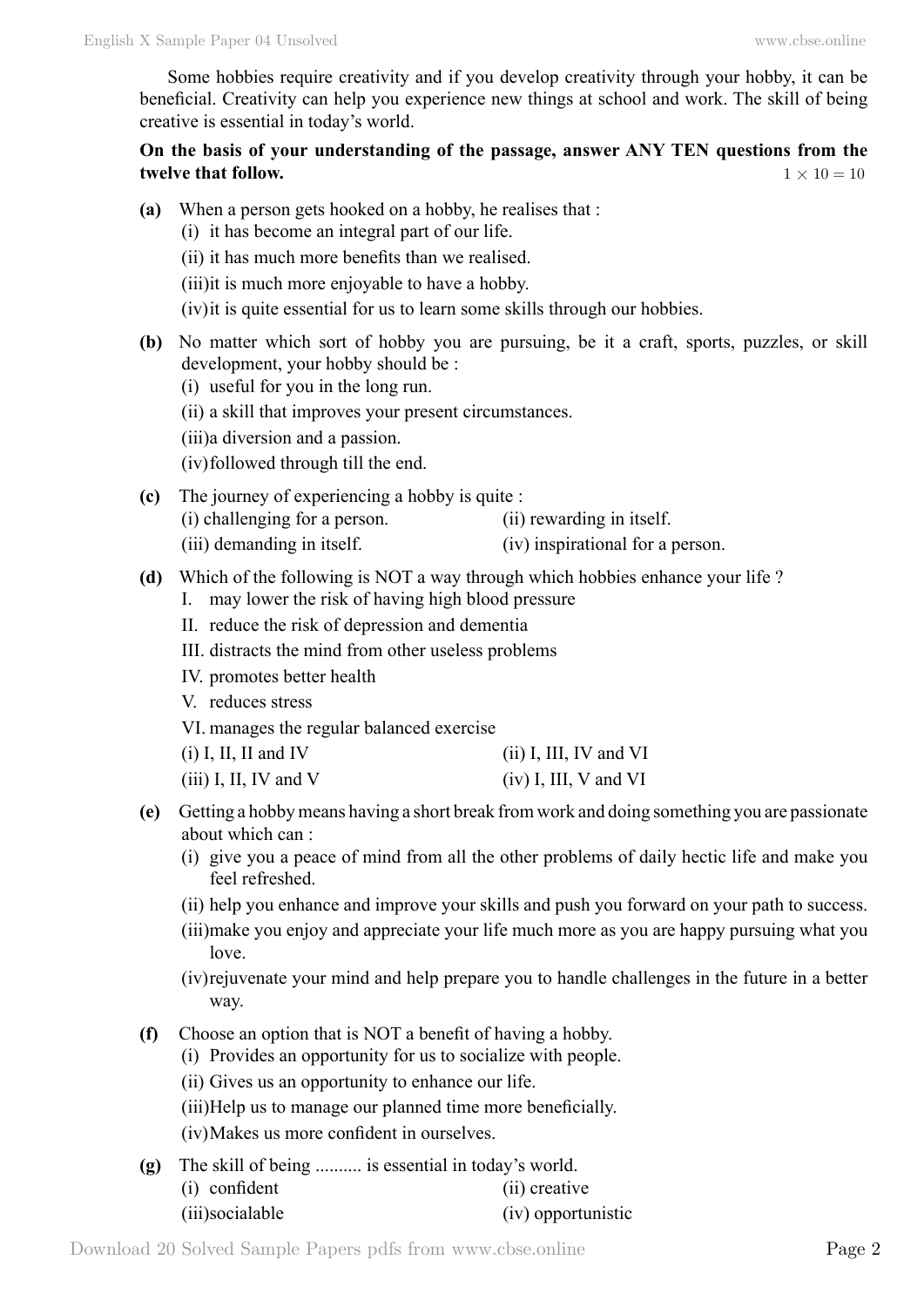**(h)** Choose an option that is clearly a synonym of the word 'hooked'.

(i) opposed (ii) indifferent

- (iii) willing (iv) captivated
- **(i)** Choose an option that can be considered as an appropriate title for the passage.
	- (i) The Importance of Having a Hobby
		- (ii) The Usage of Hobby
		- (iii)The Advantages and Disadvantages of Having a Hobby
		- (iv)The Correct Usage of Free Time- A Hobby
- **(j)** Hobby provides you with an opportunity to socialise with people by making :
	- I. you get connected to a bigger circle that may even help you turn your hobby into your profession.
	- II. you meet new people with whom you can discuss your hobby.
	- III. you connect with people who enjoy doing the same things that you do.
	- IV. you get together with people of your own age and profession.
	- (i) I, III and IV (ii) II, III and IV
	- (iii) I, II and III (iv) I, II, III and IV

**(k)** Which of the following option is NOT similar in meaning to the word 'beneficial' ?

- (i) advantageous (ii) favourable
- (iii) rewarding (iv) worthless
- **(l)** If your hobby gives you .......... , then you will be more confident about challenging yourself in your hobby and help you prepare for learning new things at work.
	- (i) confidence to move forward (ii) a sense of purpose
- 

(iii)a reason to develop yourself (iv)skills that help you in your work

# Q2. **Read the passage given below. [10 Marks]**

The ocean is one of the most unexplored parts of our planet, with a magnitude of undiscovered species and mysteries. It turns out from the studies conducted over the last few decades, this magnificent environment is under serious threat from human intervention, with plastics set to outnumber fish by 2050.

Marine life, as we know it, is suffering irreparable damage from the chemical pollution of the waters and the millions of tons of mismanaged waste dumped in the oceans each year. The result is a planetary crisis with over 100 million marine animal's lives get lost every year, and the decay of the ocean's ecosystem.

# **Shocking Ocean Pollution Statistics**

- 100 melon marine animals die each year from plastic waste alone.
- 100000 marine animal die from getting entangled in plastic yearly this is just the creatures we find
- 1 in 3 marine mammal species get found entangled in litter, 12-14000 tons of plastic are ingested by North Pacific fish yearly.
- In the past 10 years, we've made more plastic than the last century. By 2050, the pollution of fish will be outnumbered by our dumped plastic.
- The largest trash site on the planet is the Great Pacific Garbage Patch, twice the surface area of Texas, it outnumbers sea life there 6 to 1.
- Chine is ranked  $#1$  for mismanaged waste and plastics. However, the US is in the top 20 with a more significant waste per person contributions.
- 300 Million tons of plastic gets created yearly, and this weighs the same as the entire human population, and 50% is single-use only.
- There are 5.25 trillion pieces of plastic waster estimated to be in our oceans. 269000 tons float, 4 billion microfibers per  $km^2$  dwell below the surface.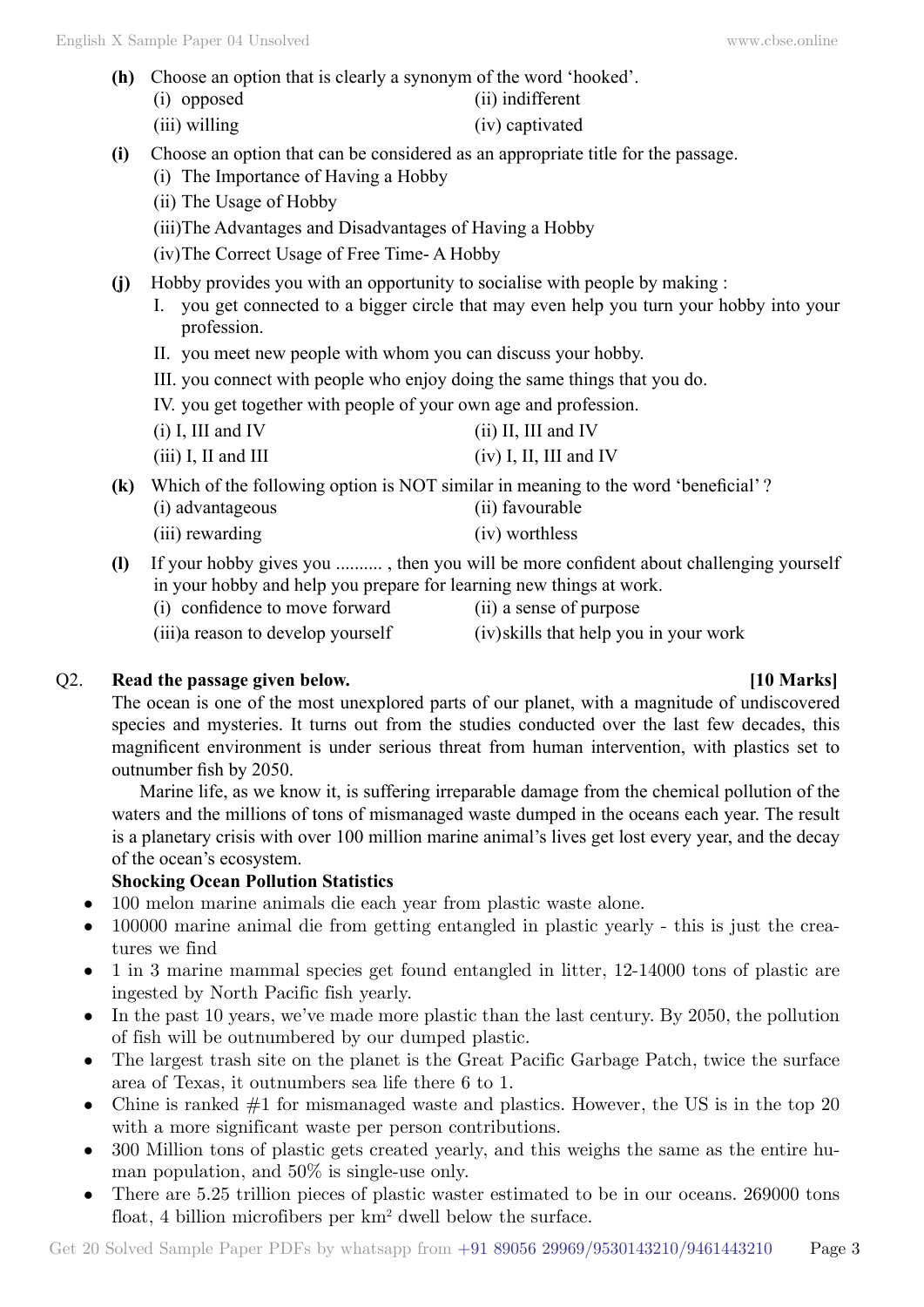- 70% of our debris sinks into the oceans's ecosystem,  $15\%$  floats and  $15\%$  lands on our beaches.
- In terms of plastic, 8.3 million tons are discarded in the sea yearly. Of which, 236000 are ingestible microplastics that marine creatures mistake for food.
- Plastics take 500-1000 years to degrade; currently  $79\%$  is send to lands or the oceans, while only 9% is recycled, and 12% gets incinerated.
- 1950-1998 over 100 nuclear blast tests occurred in our oceans.
- 500 marine locations are now recorded as dead zones globally, currently the size of the United Kingdom's surface (245000 km<sup>2</sup>)
- $80\%$  of global marine pollution comes from agriculture runoff, untreated sewage, discharge of nutrients and pesticides.
- $90\%$  of the worldwide ocean debris comes from 10 rivers alone.

Almost 1,000 species of marine animals get impacted by ocean pollution, and we now have over 500 locations recorded as dead zones where marine life cannot exist. How did this happen, what is causing the most damage, find out everything above in the marine pollution statistics roundup.

The Great Pacific Garbage Patch is a floating island of debris, accumulated in the North Pacific Ocean by an extensive system of currents called gyres. It is built up from two other waste patches, the western garbage patch near Japan and the eastern garbage patch near America's west coast near California and Hawaii.

The North Pacific Subtropical Convergence Zone links the east and western garbage patches, acting as a highway for waste to move from one to the other. Because of this, a small item of debris dropped near California can travel across to Japan, then eventually get sucked up by these swirling garbage patch vortexes.

The great pacific garbage patch size is quite shocking. These patches of trash are said to be twice the size of Texas and float on the surface but do drop several meters into the ocean in places, which makes the correct size challenging to measure. The world's largest garbage site is mainly made up of microplastics creating a vast cloud, with newer items of debris that haven't broken down as much floating around like chunks in a soup. The great pacific garbage patch effects on marine life are extremely significant.

# **On the basis of your understanding of the given passage, answer ANY TEN questions from the twelve that follow.**  $1 \times 10 = 10$

| (a) |               | In the ocean what is set to outnumber the fish by the year 2050? |
|-----|---------------|------------------------------------------------------------------|
|     | (i) pollution | (ii) plastics                                                    |

| $\sqrt{1}$        | .            |
|-------------------|--------------|
| (iii) human waste | (iv) garbage |

- **(b)** Marine life is suffering from irreparable damage because of :
	- I. the millions of tons of mismanaged waste dumped in the oceans each year.
	- II. the rising global warming which is increasing the death rate of the ocean ecosystems.
	- III. the chemical pollution of the waters.

| $(i)$ I and II    | $(ii)$ II and III    |
|-------------------|----------------------|
| $(iii)$ I and III | $(iv)$ I, II and III |

**(c)** How many locations are recorded as dead zones where marine life cannot exist ?

| $(i)$ 400   | $(ii)$ 450 |
|-------------|------------|
| $(iii)$ 500 | (iv) 550   |

**(d)** The largest trash site on the planet, the Great Pacific Garbage Patch, is twice the size of which city ?

| (i) Arizona | (ii) Colorado |
|-------------|---------------|
| (iii) Texas | (iv) Florida  |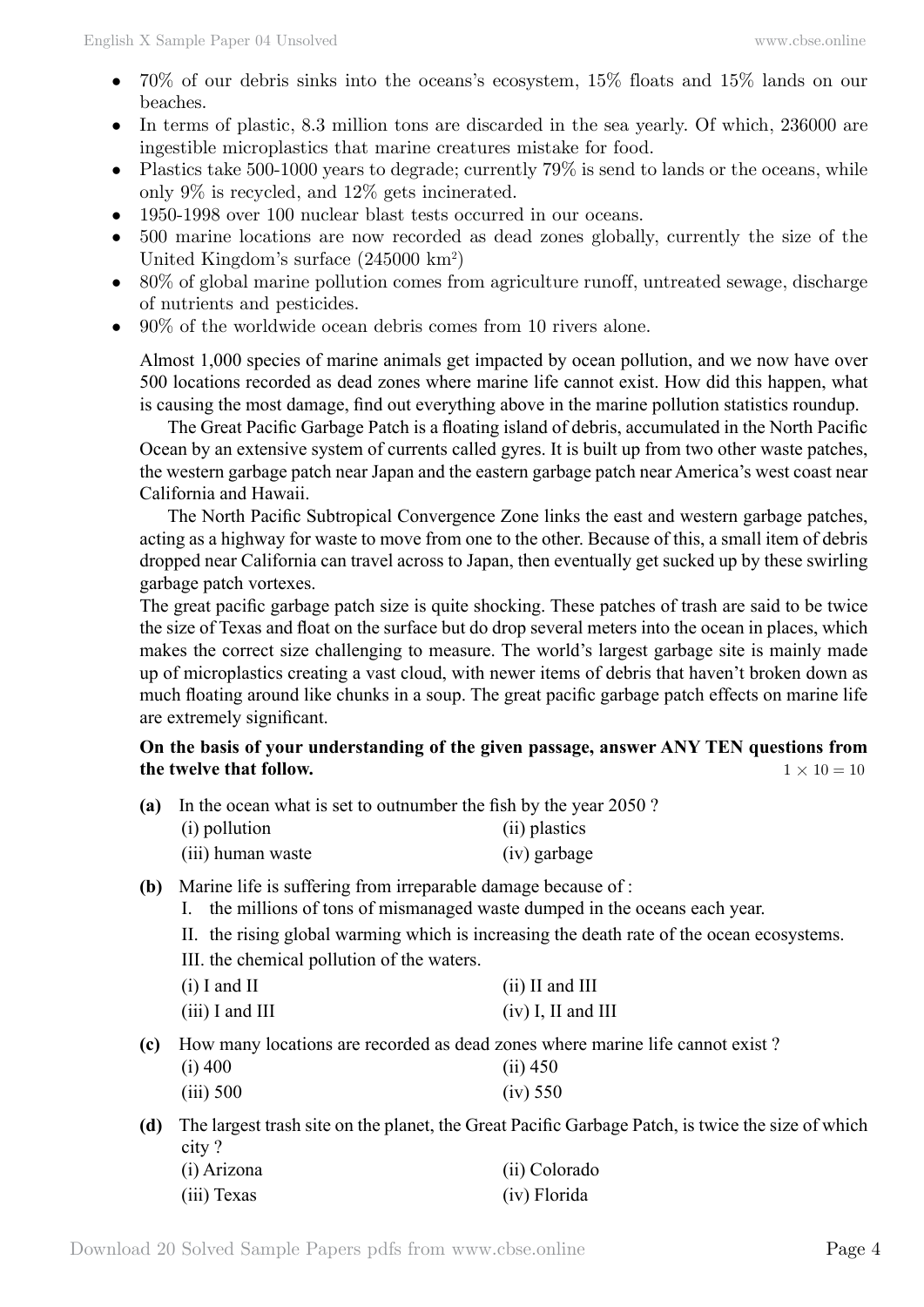- **(e)** Which country is ranked number one for mismanaged waste and plastics ? (i) China (ii) USA (iii) India (iv) France
- **(f)** Which of the following is NOT a place from where 80% of global marine pollution comes ? (i) untreated sewage
	- (ii) agriculture run-off
	- (iii) discharge of nutrients and pesticide
	- (iv) factory waste disposal
- **(g)** The western garbage patch, which is one of the waste patches that makes up the Great Pacific Garbage Patch, is near .......... . (i) California (ii) Japan
	- (iii) Hawaii (iv) Malibu
- **(h)** Because of what can a small item of debris dropped near California can travel across to Japan ? (i) The North Pacific Subtropical Convergence Zone
	- (ii) The Great Pacific Garbage Patch
	- (iii)the gyres
	- (iv)the vortexes
- **(i)** Choose an option that lists a statement that is NOT TRUE.
	- (i) 700 marine locations are now recorded as dead zones globally.
	- (ii) 70% of our debris sinks into the ocean's ecosystem, 15% floats, and 15 % lands on our beaches.
	- (iii)100 million marine animals die each year from plastic waste alone.
	- (iv)90% of the worldwide ocean debris comes from 10 rivers alone.
- **(j)** An extensive system of currents in the North Pacific Ocean is called :
	- (i) vortex (ii) convergence
	- (iii) gyres (iv) debris
- **(k)** Choose an option that is a synonym of the word 'irreparable'.
	- (i) unrecoverable (ii) mendable (iii) cure (iv) replace
	-
- **(l)** Which of the following is an antonym of the word 'unexplored' ? (i) undiscovered (ii) known
	- (iii) unimportant (iv) irrelevant

# **LITERATURE** [10 Marks]

# Q3. **Read the extracts given below and attempt ANY ONE by answering the questions that follow.**

 $[1 \times 5 = 5$  **Marks**]

Inside the clouds, everything was suddenly black. It was impossible to see anything outside the aeroplane. The old aeroplane jumped and twisted in the air. I looked at the compass. I couldn't believe my eyes : the compass was turning round and round and round. It was dead. It would not work ! The other instruments were suddenly dead, too. I tried the radio.

- **(a)** What was causing the plane to jump and twist in the air ?
	- (i) air pressure
		- (ii) wind currents
		- (iii) black stormy clouds
	- (iv) dead engine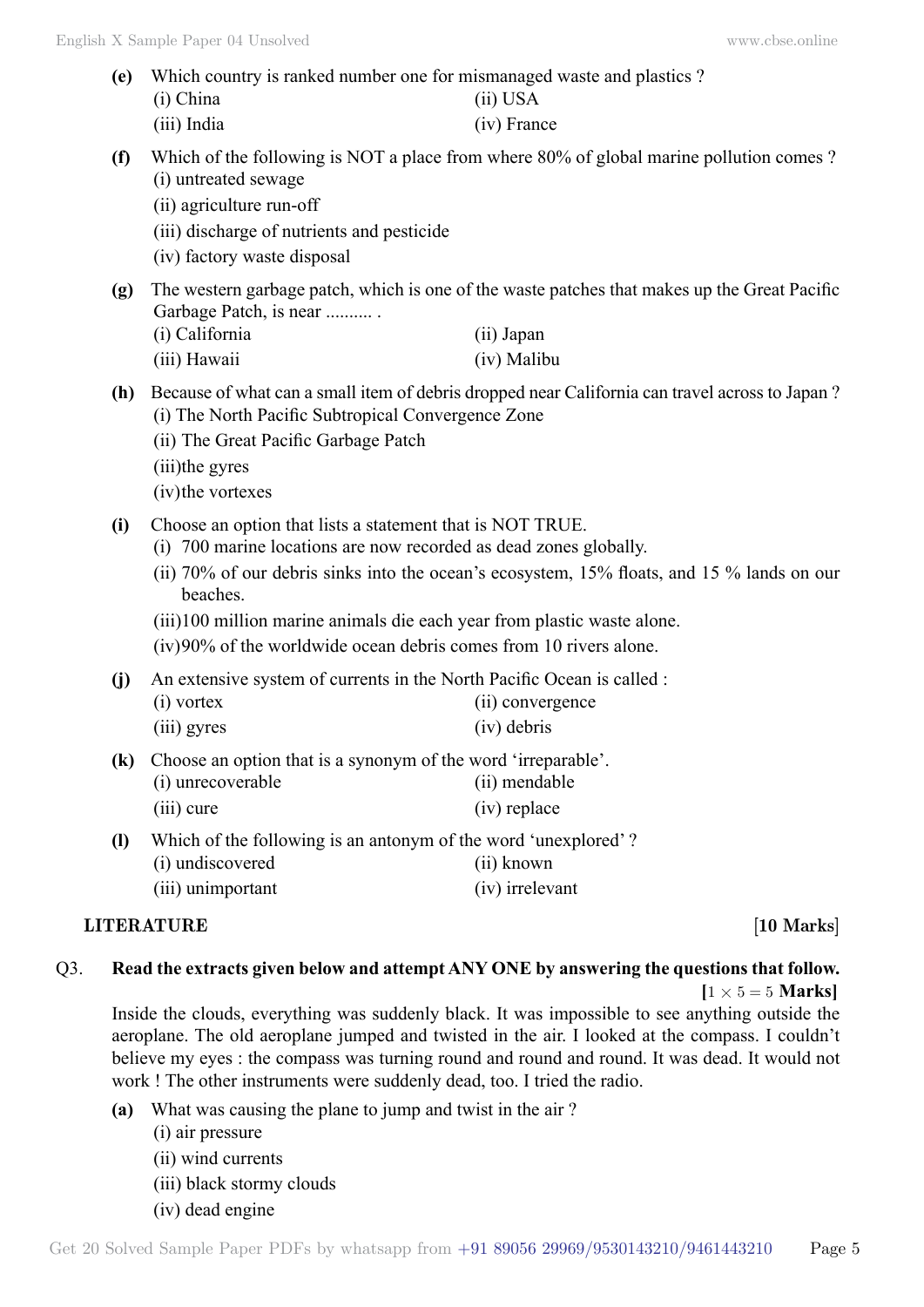- **(b)** Why was the compass turning round and round? (i) because it was dead
	- (ii) because it couldn't find any signal
	- (iii)because the plane was out of control
	- (iv)because there was a storm
- **(c)** The narrator couldn't see outside the aeroplane because :
	- (i) it was too bright to look outside.
	- (ii) he was too high in the clouds to see anything clearly.
	- (iii)everything was black inside the storm clouds.
	- (iv)there was too much lightening.
- **(d)** Choose an option that is a synonym of the word 'dead'. (i) barren (ii) broken-down
	- (iii) deserted (iv) not useful
- **(e)** Over which country was the pilot flying at this moment ?
	- (i) Germany (ii) Spain
	- (iii) United Kingdom (iv) France

## **O**

It was green, green everywhere. Rajvir had never seen so much greenery before. Then the soft green paddy fields gave way to tea-bushes.

It was a magnificent view. Against the backdrop of densely wooded hills a sea of tea bushes stretched as far as the eye could see. Dwarfing the tiny tea plants were tall sturdy shade-trees and amidst the orderly rows of bushes busily moved doll-like figures. In the distance was an ugly building with smoke billowing out of tall chimneys.

"Hey, a tea-garden !" Rajvir cried excitedly.

Pranjol, who had been born and brought up on a plantation, didn't share Rajvir's excitement.

- **(a)** Pranjol did not share Rajvir's excitement about the view outside because :
	- (i) he saw it too often.
	- (ii) there was nothing exciting outside actually.
	- (iii)he was born and brought up in that area.
	- (iv)he was more interested in the book he was reading.
- **(b)** Why has the building been called ugly ?
	- (i) because it was an old building
	- (ii) because the construction was bad
	- (iii)because smoke was coming out of its tall chimneys
	- (iv)because it didn't have a good history
- **(c)** Why did Rajvir cry excitedly ?
	- (i) because he saw too much greenry
	- (ii) because he saw a tea-garden
	- (iii) because he saw a plantation
	- (iv) because he saw an ugly building

# **(d)** Which of the following options tells the meaning of the word 'billowing' ?

- (i) aggressively shooting upwards
- (ii) rolling outward
- (iii) moving at a great speed
- (iv) gathering at a place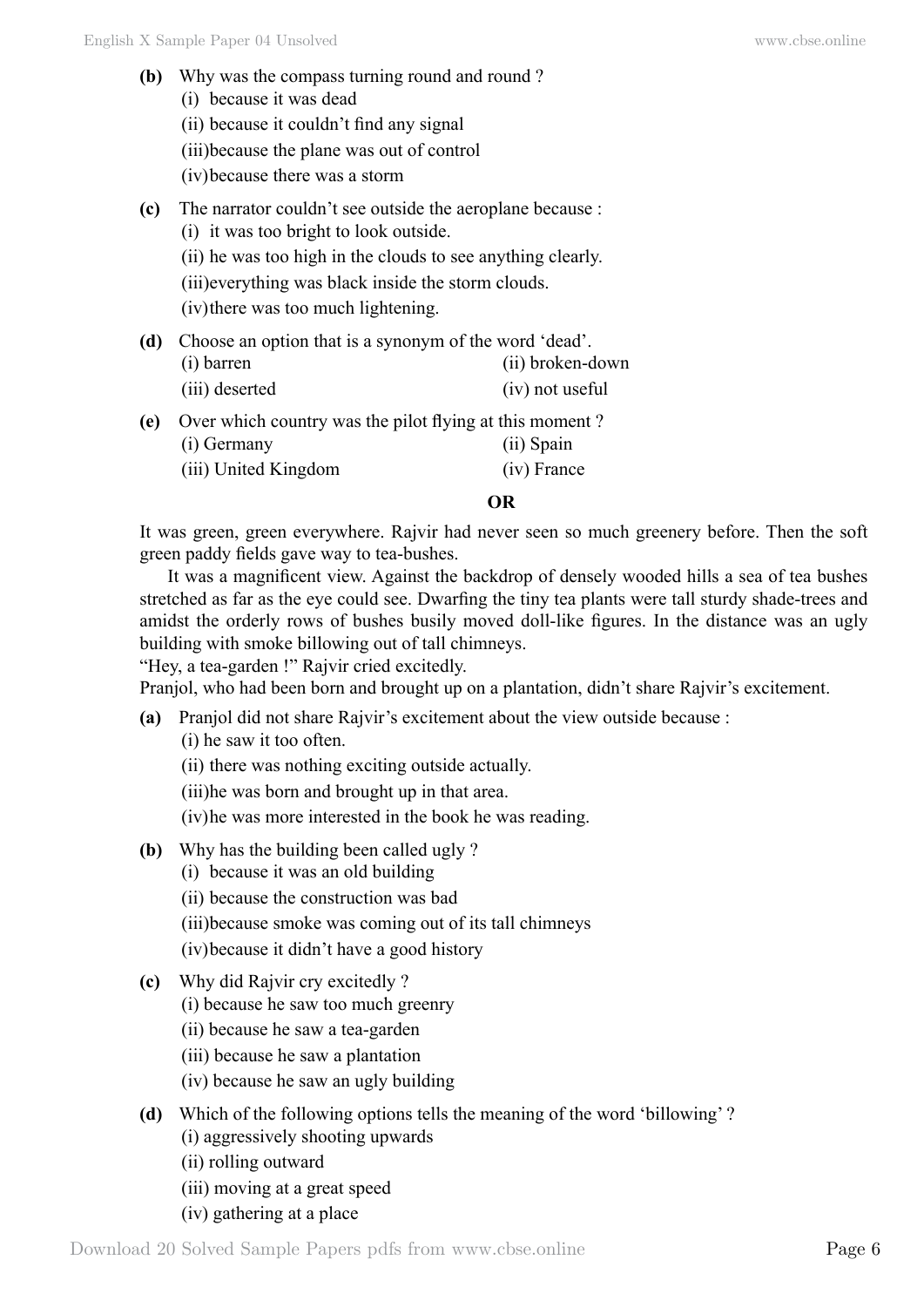- **(e)** What has been called 'magnficent' in the extract ?
	- (i) the tall chimney throwing smoke into the air
	- (ii) the tea bushes covering a huge area

(iii)the hills surrounding the train

(iv)the green green view of Assam's tea gardens

### Q4. **Read the extracts given below and attempt ANY ONE by answering the questions that follow.**

 $[1 \times 5 = 5$  **Marks** 

Now the name of the little black kitten was Ink, And the little grey mouse, she called him Blink, And the little yellow dog was sharp as Mustard, But the dragon was a coward, and she called him Custard.

| (a) | Who is 'she'?                              |                      |  |  |
|-----|--------------------------------------------|----------------------|--|--|
|     | (i) Amanda                                 | (ii) Belinda         |  |  |
|     | (iii) Wanda                                | (iv) Peggy           |  |  |
| (b) | What was the little kitten called?         |                      |  |  |
|     | (i) Mustard                                | $(ii)$ Blink         |  |  |
|     | $(iii)$ Ink                                | (iv) Custard         |  |  |
| (c) | What was the characteristic of the dragon? |                      |  |  |
|     | (i) he was brave                           | (ii) he was clumsy   |  |  |
|     | (iii) he was very wise                     | (iv) he was a coward |  |  |

- **(d)** The little dog was called Mustard because :
	- (i) he was yellow in colour.
	- (ii) he talked quite harshly.
	- (iii)he was as yellow and sharp as mustard.

(iv)he had a muddy colour and a muddy mood.

- **(e)** Choose an option that is an antonym of the word 'coward'.
	- (i) weakling (ii) scaredy cat
	- (iii) aggressor (iv) master

### **O**

So they show their relations to me and I accept them, They bring me tokens of myself, they evince them plainly in their possession. I wonder where they get those tokens, Did I pass that way huge times ago and negligently drop them ?

- **(a)** Who does 'they' refer to ?
	- (i) animals
	- (ii) humans
	- (iii) nature
	- (iv) pets
- **(b)** Choose an option that states the meaning of the word 'evince'.
	- (i) to reveal the presence of or to show
	- (ii) to think things over
	- (iii)to measure the value of something
	- (iv)to show the love and affection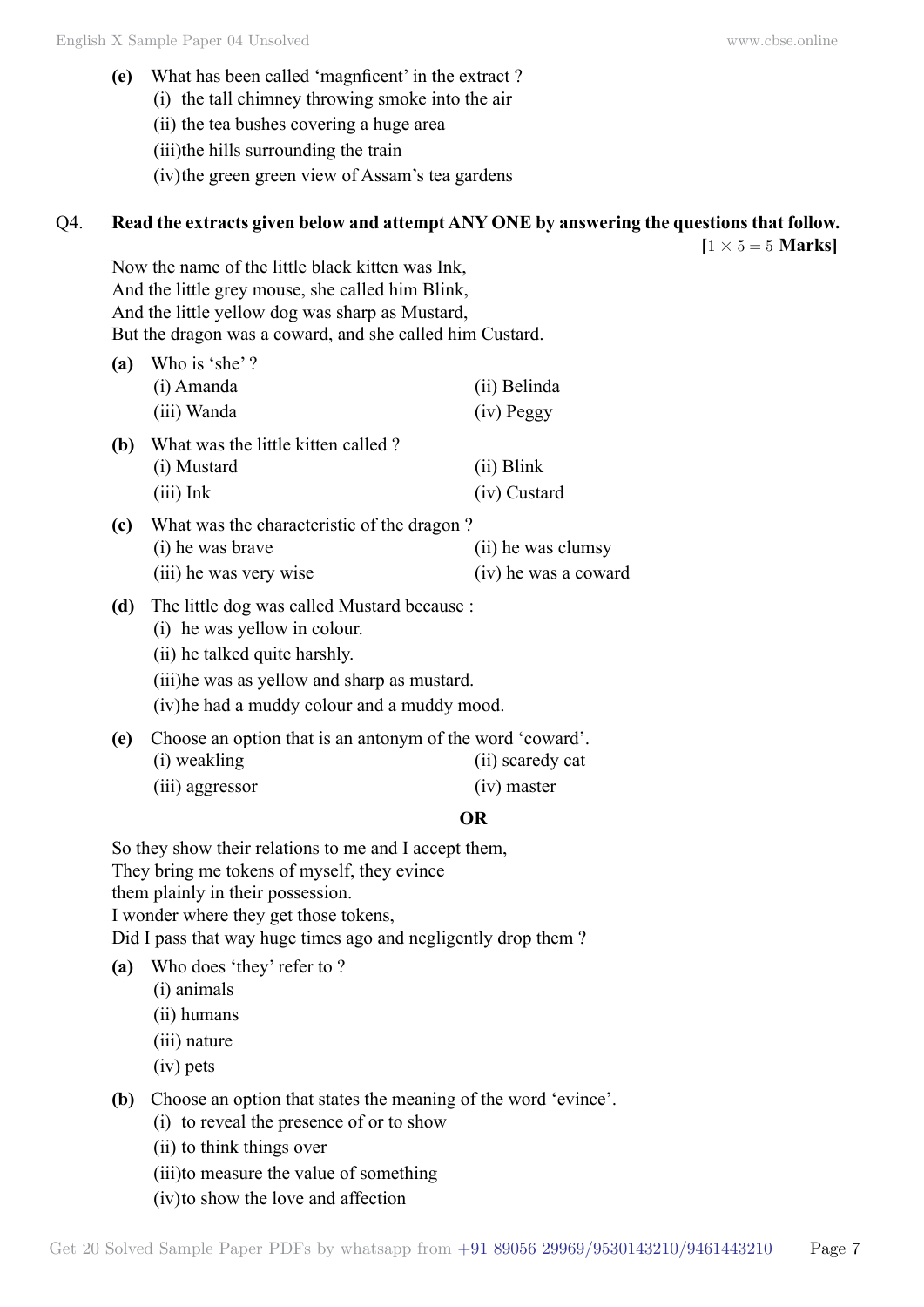- **(c)** Which figure of speech is used in 'wonder where' ? (i) personification (ii) alliteration (iii) metaphor (iv) anaphora **(d)** Who is 'I' ? (i) Ogden Nash (ii) Walt Whitman (iii) Robin Klein (iv) Leslie Norris **(e)** Choose an option that is NOT a synonym of the word 'negligently'. (i) carelessly (ii) indifferently (iii) poorly (iv) attentively **GRAMMAR [10 Marks]** Choose the correct options to fill in the blanks to complete the note.  $[1 \times 3 = 3]$ Few studies and inconsistent findings render uncertain whether using the Internet (a) .......... . On the one hand, time (b) .......... , including participating in social activities and communicating with family and friends. On the other hand, the Internet facilitates communication with geographically distant family and friends, and (c) .......... frequently with those nearby. **(a)** (i) is having any influence on children's social outcomes (ii) has any influence on children's social outcomes (iii)had any influence on children's social outcomes (iv)have any influence on children's social outcomes **(b)** (i) spend online is time not spend elsewhere
	- (ii) is spending online is time not spent elsewhere (iii)spending online is time not spend elsewhere (iv)spent online is time not spent elsewhere
	- **(c)** (i) makes it easier to communicate (ii) made it easier to communicate (iii)is making it easier to communicate (iv)will make it easier to communicate
- Q6. Choose the correct options to fill in the blanks to complete the narration.  $3 \times 1 = 3$

| Wilma       | : Can I have a small packet of goat cheese? |
|-------------|---------------------------------------------|
| Storekeeper | Sorry, I have only big packets.             |
| Wilma       | : When will it be available ?               |
| Storekeeper | : I can give it to you tomorrow.            |
| Wilma       | Thank you, then I will get it tomorrow.     |

Wilma asked the storekeeper (a) .......... . The storekeeper said that he only had big packets of goat cheese. Wilma wanted to know (b) ........... The storekeeper said (c) .......... . Wilma thanked him and said that she would get it tomorrow.

**(a)** (i) if he had a small packet of goat cheese (ii) if he has a small packet of goat cheese (iii)if he is having a small packet of goat cheese (iv)if he did have a small packet of goat cheese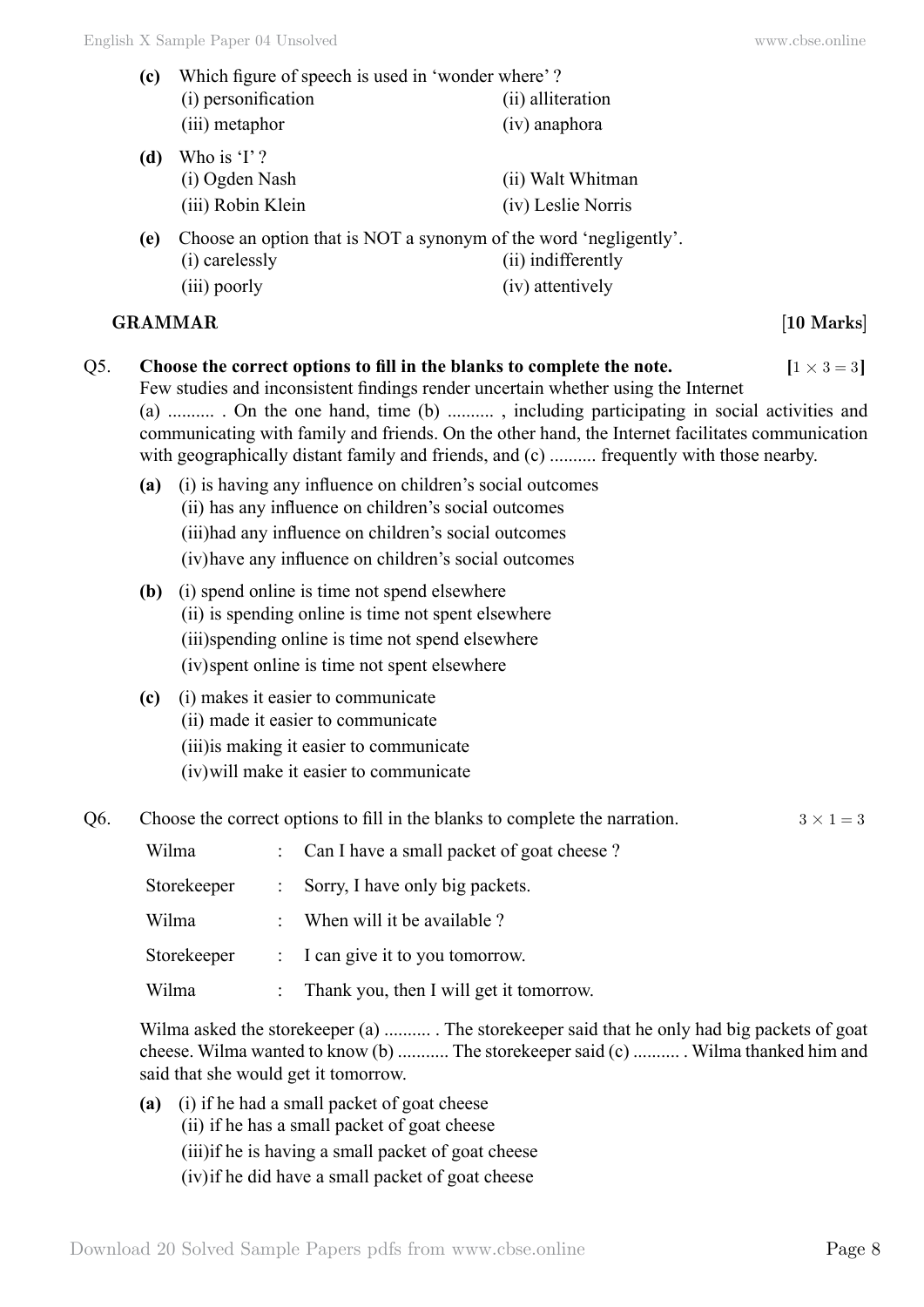**(c)** (i) that she would get it tomorrow (ii) that she could get it tomorrow (iii)that she will get it tomorrow (iv)that she can get it tomorrow

Q7. Fill in the blanks by choosing the correct options for ANY FOUR of the six sentences given below.

| (a) | Kane was just a student when his father  in a car accident.            |                    |  |
|-----|------------------------------------------------------------------------|--------------------|--|
|     | $(i)$ dies                                                             | (ii) died          |  |
|     | (iii) was dying                                                        | $(iv)$ dead        |  |
| (b) | Unfortunately, I haven't got  time to pick you up.                     |                    |  |
|     | $(i)$ few                                                              | $(ii)$ no          |  |
|     | (iii) much                                                             | (iv) little        |  |
| (c) | Can you pass me  water bottle please?                                  |                    |  |
|     | $(i)$ a                                                                | $(ii)$ the         |  |
|     | (iii) some                                                             | $(iv)$ an          |  |
| (d) | They can buy these necessities at  convenience store.                  |                    |  |
|     | $(i)$ any                                                              | (ii) some          |  |
|     | $(iii)$ many                                                           | $(iv)$ one         |  |
| (e) | I'm sorry the house is not available any longer. It  to a millionaire. |                    |  |
|     | (i) was being sold                                                     | (ii) will be sold  |  |
|     | $(iii)$ is sold                                                        | (iv) has been sold |  |
| (f) | Michelle  her mother in the restaurant until school starts.            |                    |  |
|     | (i) is helping                                                         | (ii) helped        |  |
|     | (iii) was helping                                                      | (iv) has helped    |  |

# **PART-B (40 Marks)**

### **WRITING**  $[2 \times 5 = 10 \text{ Marks}]$

## Q8. **Attempt ANY ONE of the following in 100-120 words. [5 Marks]** You are Arihant/Ananya of Ashok Vihar. Write a letter of complaint to Cabinet World regarding the faulty cabinet that they have sold to you. Invent the necessary details on your own.

 **O**

You are Mohammad Ali/Sahiba Ali, residing in 1545, Kirti Nagar, New Delhi. Write a letter to the Deputy Commissioner of Police, drawing his attention to the deteriorating law and order situation in the city.

### Q9. **Attempt ANY ONE of the following in 100-120 words. [5 Marks]** The following line graph shows the average monthly temperatures in three major cities. Write an analytical paragraph on the basis of the line graph reporting the important information and making comparisons where relevant.

Get 20 Solved Sample Paper PDFs by whatsapp from  $+91\,89056\,29969/9530143210/9461443210$  Page 9

 $\lceil 4 \times 1 = 4 \rceil$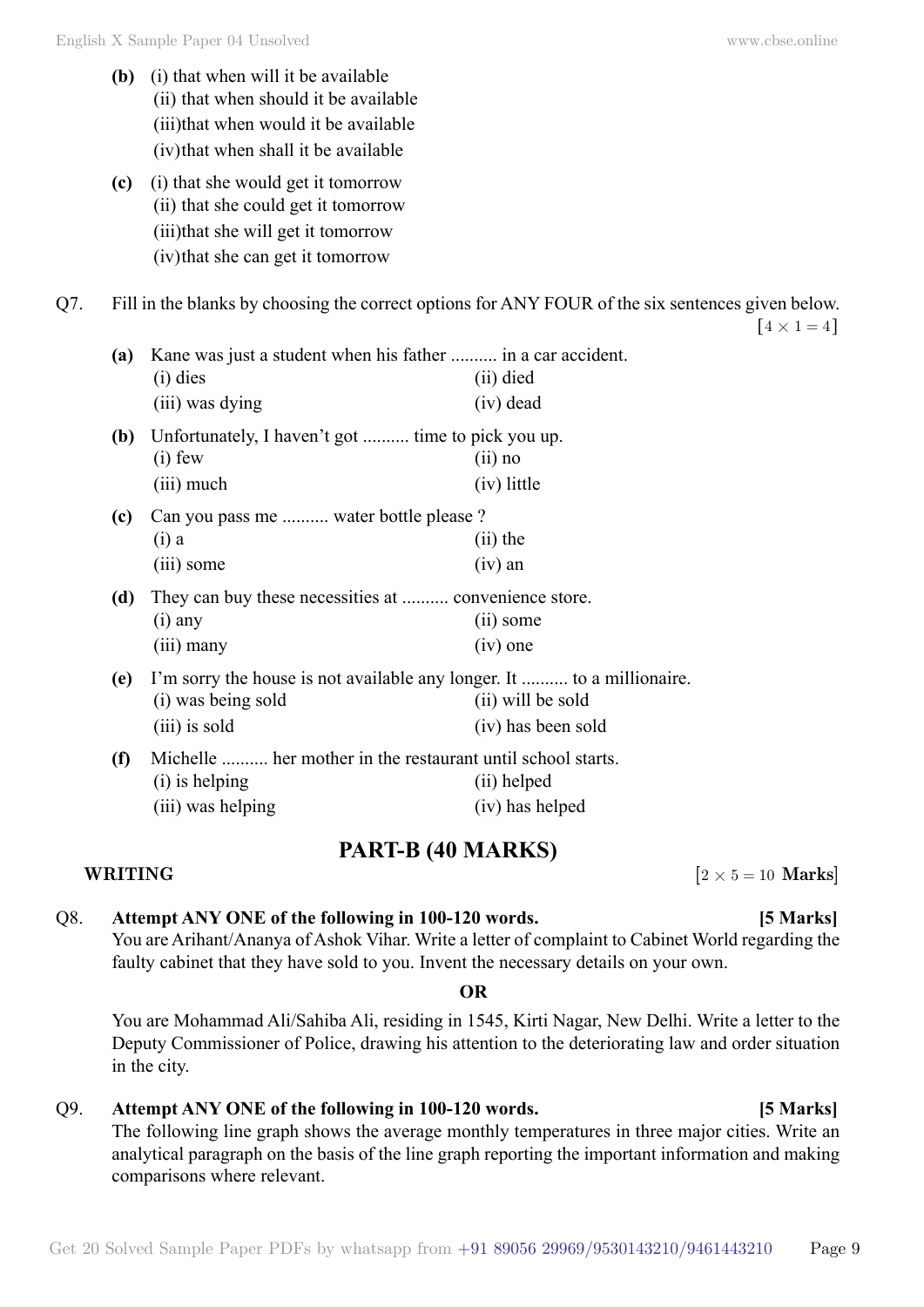

 **O**

The following pie charts show the percentage of students taking admission in different faculties of XYZ University over a certain period of time. Write an analytical paragraph on your understanding of the given data.



# **LITERATURE** [30 Marks]

- Q10. **Answer ANY TWO questions in 20-30 words each, from (A) and (B) respectively.**  $[2 \times 4 = 8]$ **(A)(any two)**  $[2 \times 2 = 4]$ 
	- **(i)** What does Chubukov at first suspect Lomov had come to his house for ?
	- **(ii)** How did Valli manage to leave her house ?
	- **(iii)** Why was the pilot of the Dakota frightened once again while following the other plane ? **(B)** (any two)  $[2 \times 2 = 4]$
	- **(i)** What did Anil offer to teach Hari Singh ?
	- **(ii)** In the end how did Bholi console her father ?
	- **(iii)** How did Griffin escape from the London store ?
- Q11. **Answer ANY TWO questions in 40-50 words each, from (A) and (B) respectively.**  $[3 \times 4 = 12]$ **(A)(any two)**  $[3 \times 2 = 6]$ 
	- **(i)** Who are Pranjol and Rajvir ? Where were they going ?
	- **(ii)** What was the peculiarity of the corner of the room where Wanda used to sit ?
	- **(iii)** 'Money is external.' What does the poet John Berryman mean by these words ?